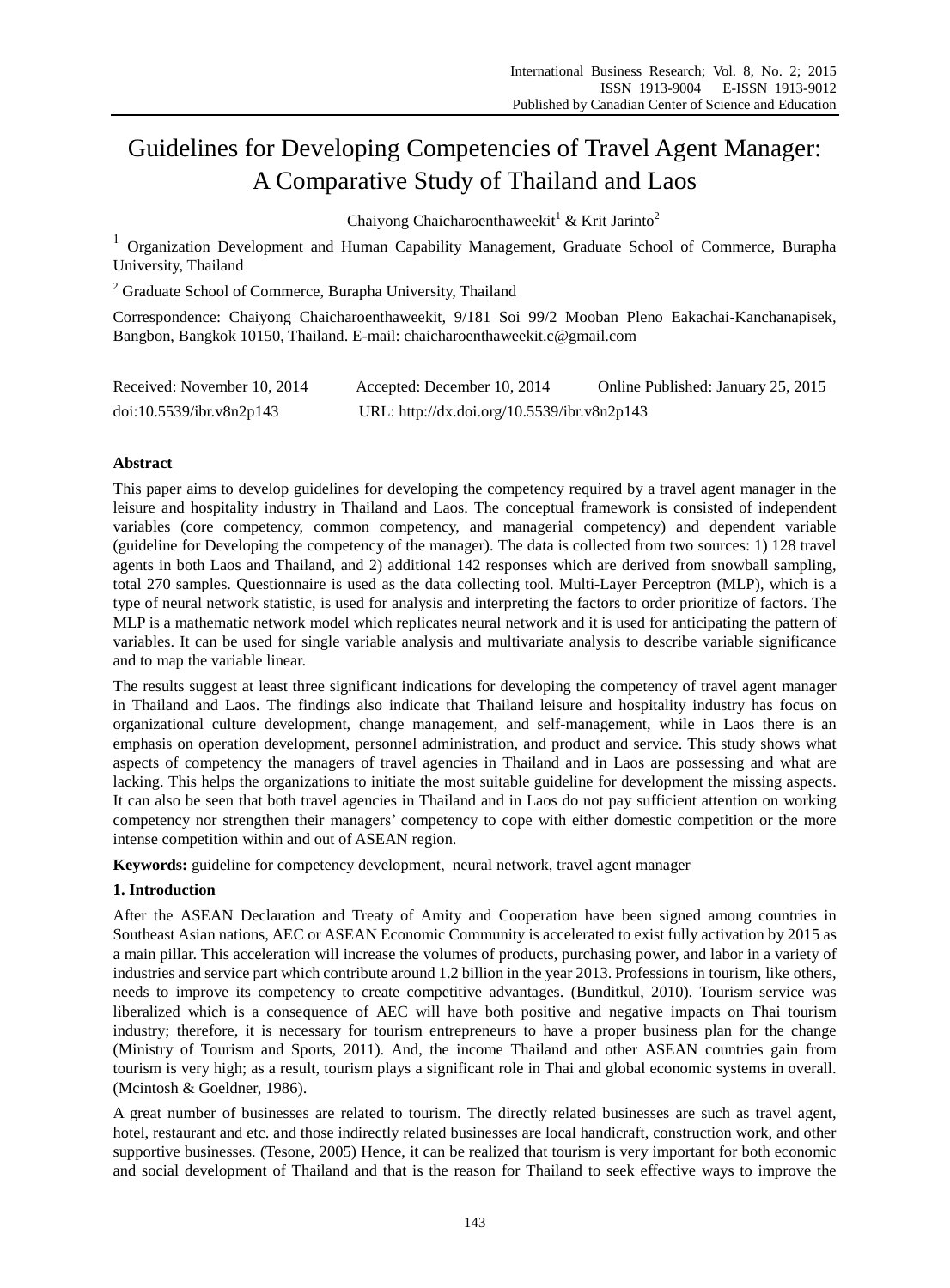productivity of these businesses. Competency development of personnel especially travel agent manager is one of the possible ways to upgrade the competitiveness of the tourism of Thailand. This development can be divided into core competency, general competency, and managerial competency. (Ministry of Tourism & Sports, 2011).

From reviewing of literature and related research, it can be stated that travel agent manager is one of the most important person in driving the organization to achieve the business goals effectively. Since, this position is also assigned to be one of the 32 jobs specified in ASEAN Standard for Tourism Professionals. It is necessary to examine competency of travel agent manager of Thailand, separated from other ASEAN member countries. Although there are a great number of research works studying elements of tourism in Thailand and others countries, but there is no research related to comparative guideline for developing the competency of travel agent manager in Thailand and Laos. Therefore, this is an interesting topic to be studied and the findings will provide information from related stakeholder to develop the competency of management level effectively. Which defines the conceptual framework is consisted of independent variables (core competency, common competency, and managerial competency) and dependent variable (guideline for improving the competency of the manager) for use in this study.

This paper shows what aspects of competency for travel agent manager in Thailand and in Laos are possessing and what are lacking. This helps the organizations to initiate the most suitable guideline for development the missing aspects. It can also be seen that both travel agencies in Thailand and in Laos do not pay sufficient attention on working competency nor strengthen their managers' competency to cope with either domestic competition or the more intense competition within and out of ASEAN region.

## *1.1 Objective*

Therefore, the objective of this paper is to identify necessary know-how of being travel agents and develop a guideline for travel agents managers in Thailand and Laos.

## *1.2 Benefit*

The research implication of this paper is that related to tourism industry can understand and propose a guideline for developing the competency of travel agent manager in Thailand and Laos.

## *1.3 Conceptual Framework*



Figure 1. Conceptual framework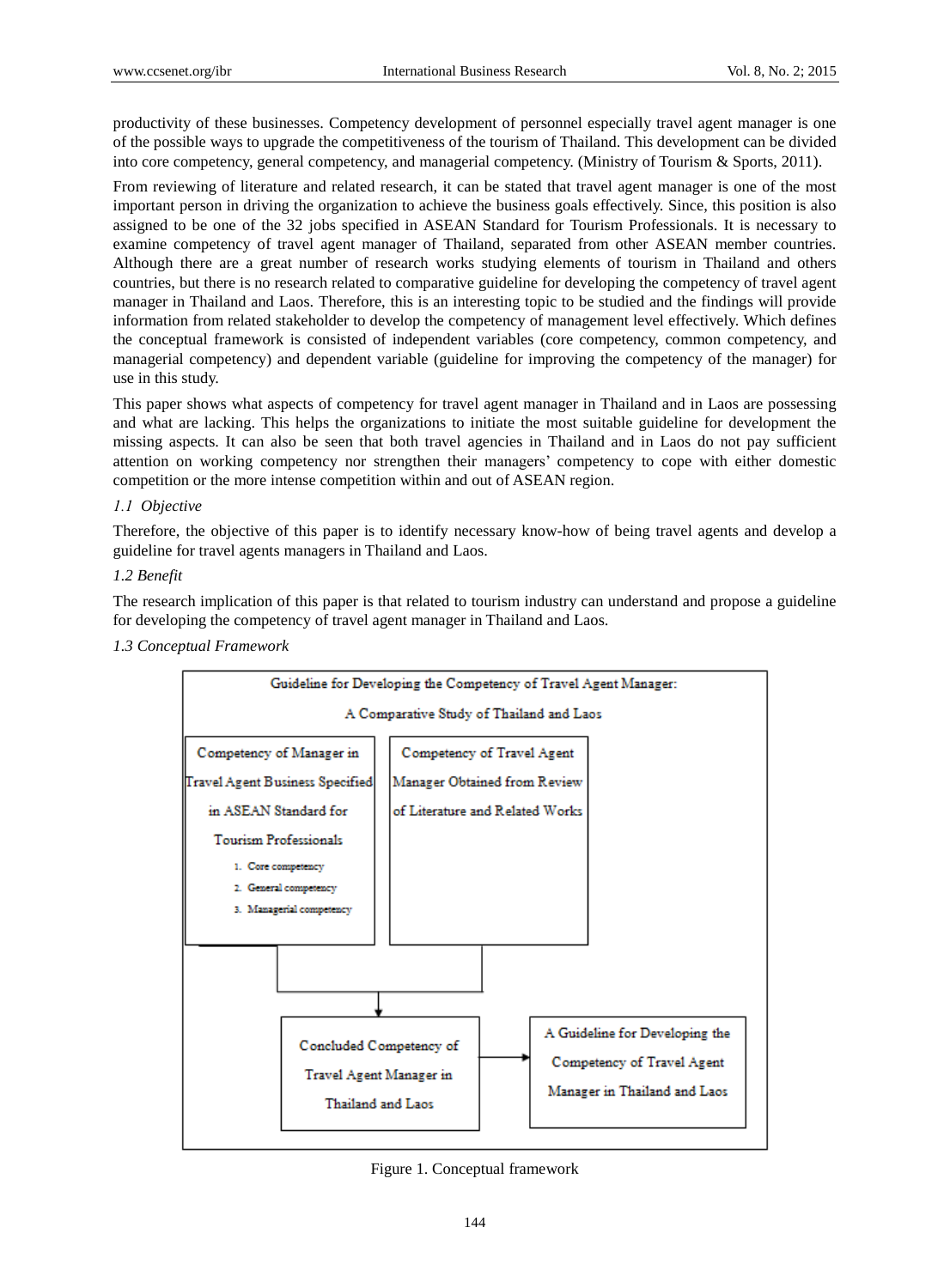#### **2. Literature Review**

(Alonderiene & Navickiene, 2009) defined tourism industry development as life-long learning (LLL) which is a part of modern society. This is based on the fundamental of self-exploration themselves. Necessary competency for tourism industry is varied depending on the learner and environment. As same (Moura, 2013) also agrees upon the competency improvement that, to achieve the set goals on manager and staff learning, training, and improvement, emotional quotient which is comprised of self-awareness, self-regulation, motivation, empathy, and social skills is required. Similar to (Gaffar & Setiyorini, 2010), they have highlighted development of communication skill and interpersonal relationship as an essential of tourism human resources development. And, to develop what is so called soft skills, it can perhaps be done by integrating various activities into tourism curriculum. Three skills are aimed for the development. The first one is self-management. This personal factor promotes teamwork skill or ability of an individual and it also effectively enhances interpersonal relationship between a particular individual and his/her co-workers. The second skill is learning from others. This is developed from examining the others or co-workers to facilitate the success of teamwork. The last skill is working skill or other job-related ability. This is referred to the specialty required for travel agency business and tourism industry such as omniscience of travel agency management. For this research, the meaning of tourism industry development is relied on work (Valachis, 2003) which neologized the meaning of tourism industry development, so the learning which emphasizes on the developments of skills and performance including management, marketing, human resources, technology, operation, and financial accounting, all should be emphasized. In addition, personal skills such as leadership, analytical thinking, and time management should not be left behind because these skills facilitate the success of learners and tourism business.

At the present, a number of definitions of managerial competency have been coined. (Boyatzis, 2008) seems to be one of the very first people studying the managerial competency and focusing on the operation which includes the ability of management in terms of operation goals set for administration efficiency. He has also scoped that this competency integrates abilities and skills of management, operation, leadership, human resources management, subordinate management, and interpersonal relationship. These qualifications can be found in the fundamental of management, planning, organization, control, motivation establishment, and coordination. As a result, it is important for an organization to explore what are the skills or ability needed to be strengthened or developed. Then, with the training design provided by the training manager, the support for those shortages should be systematically offered. Which paper (Kulisha, 2011) conducted a study in this field and the findings show that manager competency is influenced by 3 main elements including skill, knowledge, and attitude or (SKA). In addition, to develop manager personality requires personality competency (for example, identity development and change acceptance), and cross-cultural management competency (for example, communication skill development and cross-cultural behavior development). Moreover, there are also some other competencies facilitating the success of managers in service and tourism businesses are self-adjustment which is ability to cope with changes, information implementation ability, professional ability, and constant career development. (Thitthongkam & Walsh, 2011) have added that tourism business is one of the important industries with rapid expansion and continuous growth. It offers a great number of jobs, so it is necessary for executives of travel agencies to learn and emphasize the labor quality and development. Manager is in the position where competency development and improvement is required to, at most, satisfy the tourist's needs.

Travel agent manager competency consists of 21 elements which are necessary to be accentuated; however, these 21 elements can be grouped up into: financial management, marketing analysis, quality management, risk and health management, mastery, team management, human resources management, tourism management, behavior perception, work environment management, computer skill, language proficiency, accommodation management, cuisine management, recreation management. (Cizel et al., 2007) From (Petkovski, 2011) paper, is added that knowledge, skills, position, and behavior as a key to be successful. In additional, managers have to handle with complicated and high pressure situations. And (Gultek et al., 2006) paper, additionally, have stated that training and development can possibly be beneficial for employees' work especially for the manager who plays the most important role in a travel agency. Therefore, objectives of a travel agency should include personal development, employee's expectation, and benefits from work. Since training and development facilitate employee's performance either at the present or in the future, training by standard organizations should be considered by the executive/owner/stakeholders to develop and to improve its employee's competency.

It also reveals that, to be professional in service business and tourism industry, both government and private sectors should provide training to meet professional standard, knowledge of service standard, expertise of work, business ethics, leadership, and organization structure. (Tesone & Ricci, 2012; Weber et al., 2010) conducted a study related to implementation of knowledge, skill, and ability in competency evaluation for manager position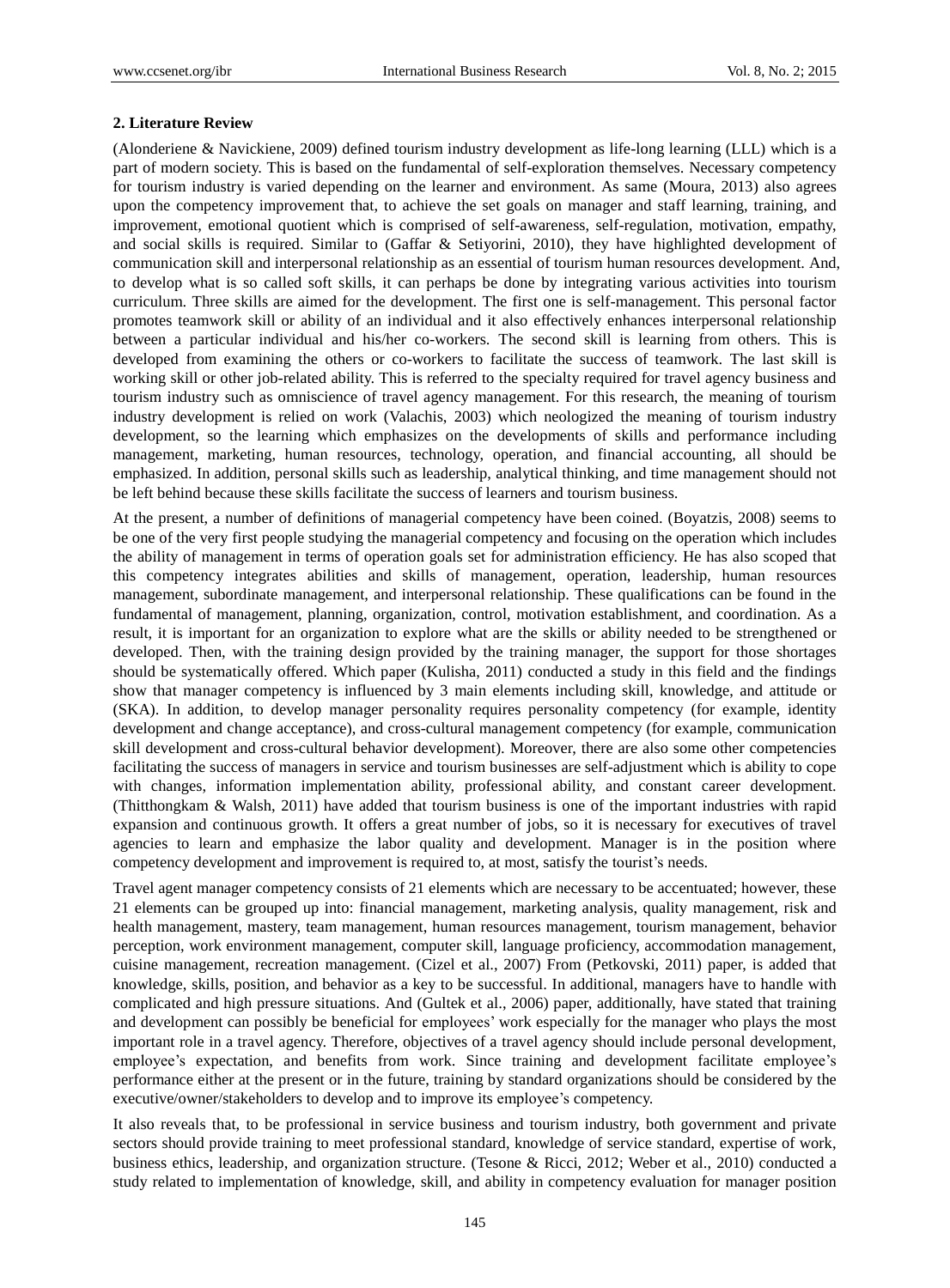development. There were 107 competency elements were used for the evaluation. Those 107 elements can be categorized into 1) communication, 2) efficiency management, 3) self-management 4) leadership, 5) interpersonal management, 6) (cross-cultural management, and 7) conflict management. In addition, (Whitelaw et al., 2009) have highlighted the essentials of becoming a good executive and a good manager that he/she needs to understand that tourism industry is convergent and uniquely different from other industries. Good design, determination, and understanding help to scope appropriate competency. A lot of studies have been conducted with their aims to explore requirements for travel agency managers to succeed their tasks. They findings indicate a variety of qualifications including steadiness, contribution, rationality, long-term strategic management, leadership, practicability of goals, understanding skill, and advanced communication skill. All these can be characterized into 5 requirements for managerial competency as follow.

- 1) Interpersonal relationship;
- 2) Leadership which encompasses ability to transform the thoughts of employees in every level into effective performance;
- 3) Creativity;
- 4) Human resources and financial management;
- 5) Technique which includes knowledge and skills necessary for the productions of tourism product and service.

From review of literature, it is found that all elements of competency development (change management, coordination, marketing, product and service development, personnel development, and etc.) are related to manager's performance. As a result, to improve the existing competency and to be able to fulfill the deficiency of competency, which is the manager is lacking.

## **3. Research Methodology**

Mixed method is used for this research. The procedure follows by Qualitative first and Quantitative after.

Quantitative method is used for explaining the relationship and prioritizing the guidelines for the developing competency of Thailand and Laos. In-depth interview is used for collecting the data from instructors who teach subjects related to tourism, and tourism government officials; then, obtained data is ensured through data analysis using ATLAS ti 5.0 based on grounded theory to learn the content agreement of core competency, general competency, managerial competency, and the guideline for the development of manager competency. After that, qualitative method is employed to create a quantitative method.

Then, the questionnaire derived from in-depth interview, which is divided into 3 parts, the data from travel agents (161 in Thailand and 109 in Laos). Content validity (Index of item objective congruence) reliability (Cronbach's alpha) and ethical committee were passed, before being distributed.

## **4. Data Analysis**

Descriptive statistics including frequency, percentage, mean, and standard deviation are used for data analysis. Inferential statistic, neural network is used for seeking the importance value of factors and for prioritizing the factors. Neural network is a type of statistic used for forecasting or estimating the characteristic of the factor. It works similarly to mathematic neural system used for processing the data with one and/or multi-factors which replicates human's neural system consisted of a great number of brain cells working coordinately. (Cheng, 1997) Therefore, the factor prioritization gained from multi-layer perceptron neural network clearly indicates the importance of each factor. Neural network can apply to many pure science and social science to analysis data (Payung, 2008)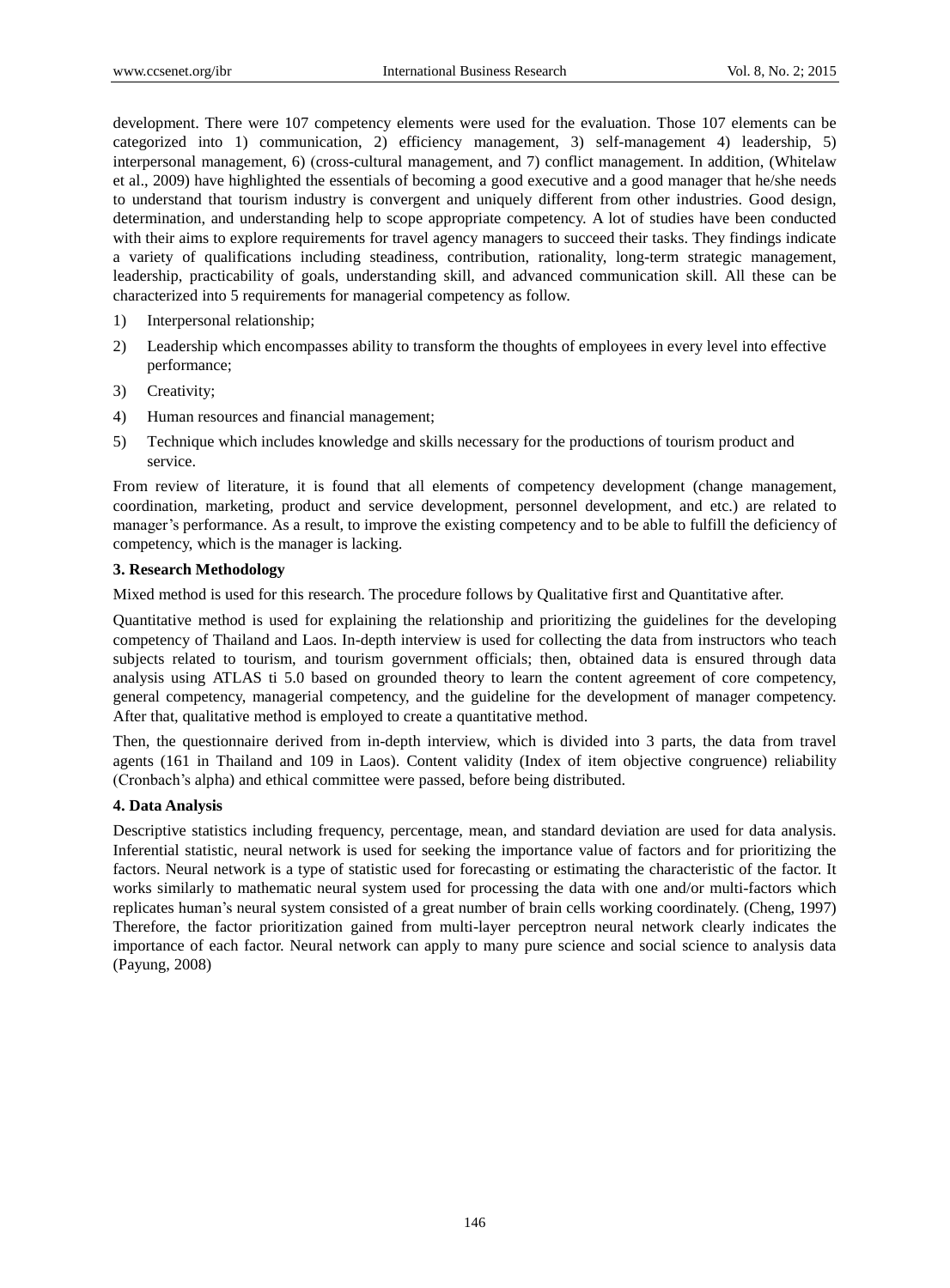| Demographic Data of participant | Thai           | Laos          | <b>Total</b>  |
|---------------------------------|----------------|---------------|---------------|
|                                 | Frequency (%)  | Frequency (%) | Frequency (%) |
| Gender                          |                |               |               |
| Male                            | 100            | 53            | 153 (56.66%)  |
| Female                          | 61             | 56            | 117 (43.34%)  |
| Education                       |                |               |               |
| High school or diploma          | 9              | 10            | $19(7.03\%)$  |
| <b>Bachelor Degree</b>          | 79             | 70            | 149 (55.19%)  |
| Master or Ph. D. degree         | 73             | 29            | 102 (37.78%)  |
| Work experience                 |                |               |               |
| Below 5 years                   | $\overline{4}$ | 8             | $12(4.45\%)$  |
| $5-10$ years                    | 20             | 49            | 69 (25.55%)   |
| $11-15$ years                   | 45             | 26            | 71 (26.30%)   |
| $16-20$ years                   | 59             | 17            | 76(28.15%)    |
| Over 20 years                   | 33             | 9             | 42 (15.55%)   |
| <b>Income (Per Month)</b>       |                |               |               |
| Below 500 USD                   | $\mathbf{1}$   | 29            | $30(11.11\%)$ |
| 501-1000 USD                    | 23             | 48            | 71 (26.30%)   |
| 1001-1500 USD                   | 61             | 13            | 74 (27.41%)   |
| 1501-2000 USD                   | 55             | 11            | 66 (24.44%)   |
| Over 2000 USD                   | 21             | $\,8\,$       | 29 (10.74%)   |
| Total $(\% )$                   | 161 (59.62%)   | 109 (40.38%)  | 270 (100%)    |

## Table 1. Frequencies and percentage of demographic data

From the Table 1, the most of samples is 59.62% from Thais and 40.38% from Laos, 56.66% male and 43.34% female, as well as education 7.03% high school or diploma, 55.19% Bachelor Degree and 37.78% master or Ph. D. degree. In terms of work experience, 4.45% has experience below 5 years, 25.55% has experience 5-10 years, 26.30% has experience 11-15 years, 28.15% has experience 16-20 years, and 15.55% has experience over 20 years. For income side, 11.11% receive below USD 500 a month, 26.30% receive USD 501-1000, 27.41% receive USD 1001-1500, 24.44% receive USD 1501-2000, and only 10.74% receive over USD 2000, respectively.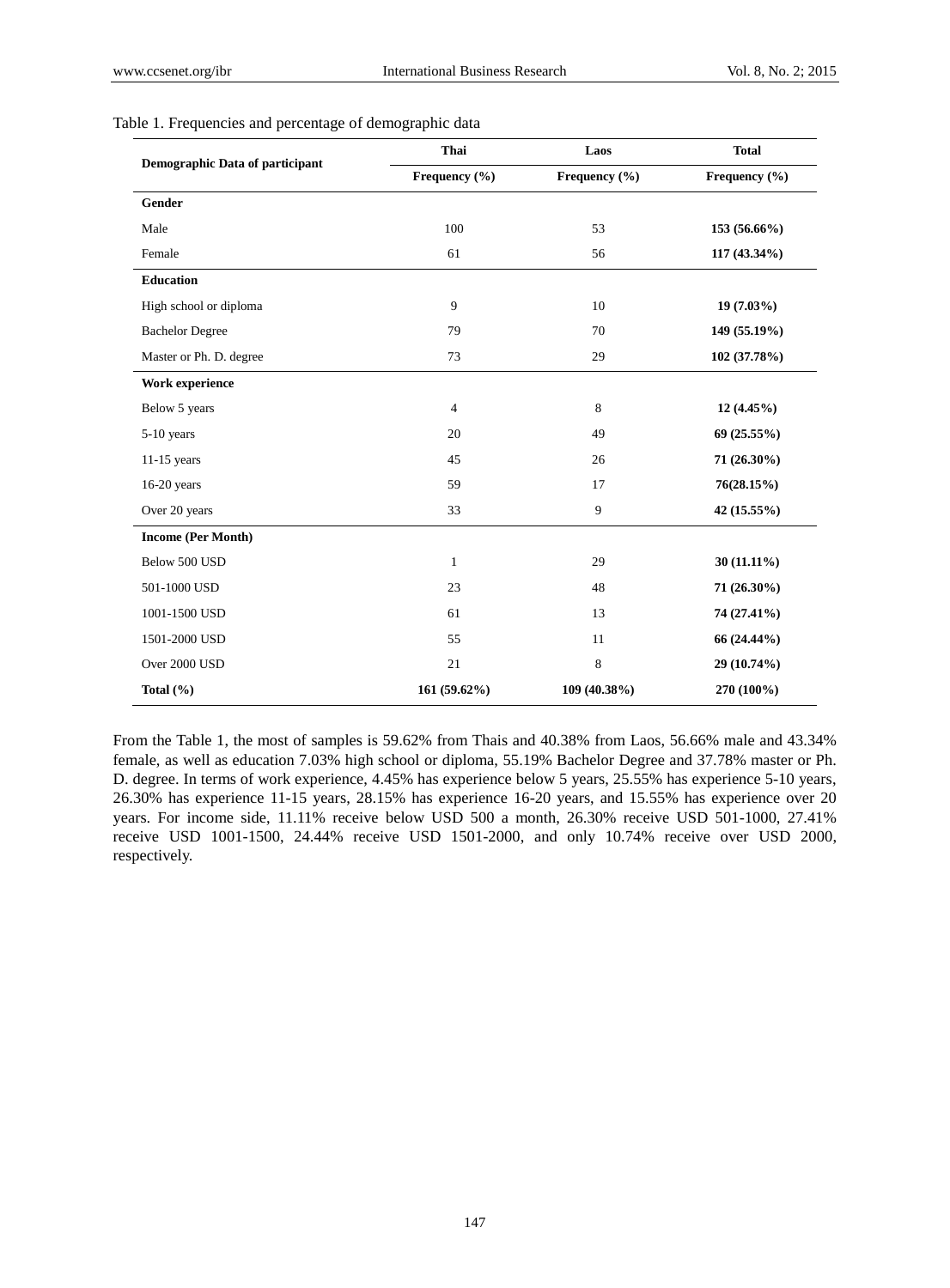# **5. Result**



Figure 2. Elements for developing the competency of travel agent manager in Thailand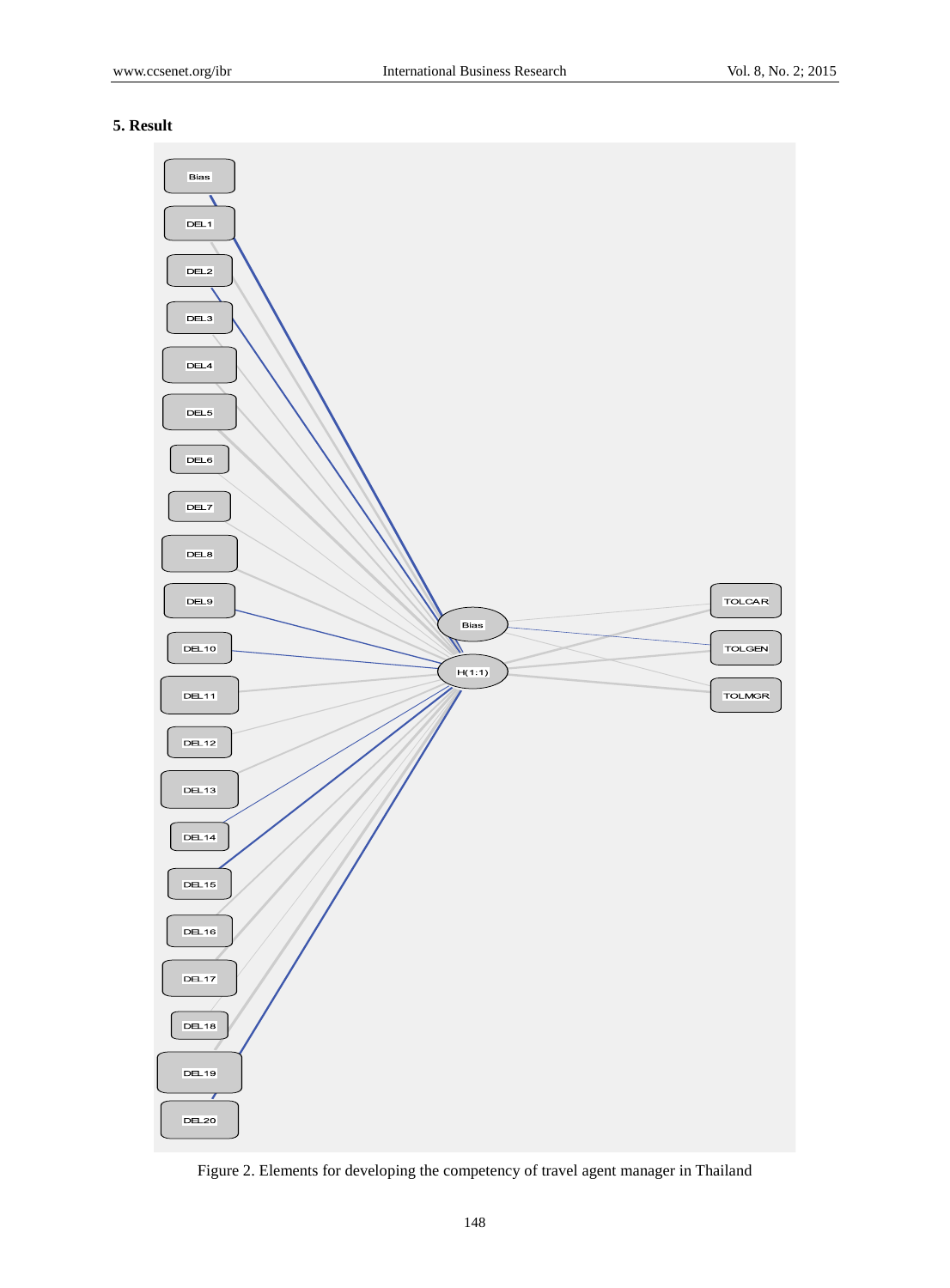From Figure 2, the prioritization of code for the developing the competency of travel agent manager in Thailand can be shown in Figure 3.



Figure 3. Order of elements for developing the competency of travel agent manager in Thailand (from the most important to the least important)

From Figure 3, it shows that organization culture management (DEL19) is the most important element with the coefficient of  $100.00\%$  followed by change management (DEL11) with the coefficient of 76.40%, self-management (DEL20) with the coefficient of 75.10%, time management (DEL13) with the coefficient of 74.10%, product and service development (DEL8) with the coefficient of 67.30%, learning organization (DEL17) with the coefficient of  $63.20\%$ , quality assessment (DEL4) with the coefficient of  $62.60\%$ , human resource management (DEL5) with the coefficient of 61.00%, strategic management (DEL9) with the coefficient of 50.90%, information technology (DEL1) with the coefficient of 49.40%, financial management (DEL3) with the coefficient of 32.30%, team management (DEL16) with the coefficient of 32.10%, communication skill (DEL2) with the coefficient of 30.70%, work safety (DEL10) with the coefficient of 27.30%, analytical and problem solving skill (DEL12) with the coefficient of  $26.40\%$ , quality control (DEL15) with the coefficient of  $24.50\%$ , knowledge management (DEL7) with the coefficient of 19.70%, marketing (DEL6) with the coefficient of 6.70%, ethics (DEL14) with the coefficient of  $6.20\%$ , and coordination (DEL18) with the coefficient of 0.40%, respectively.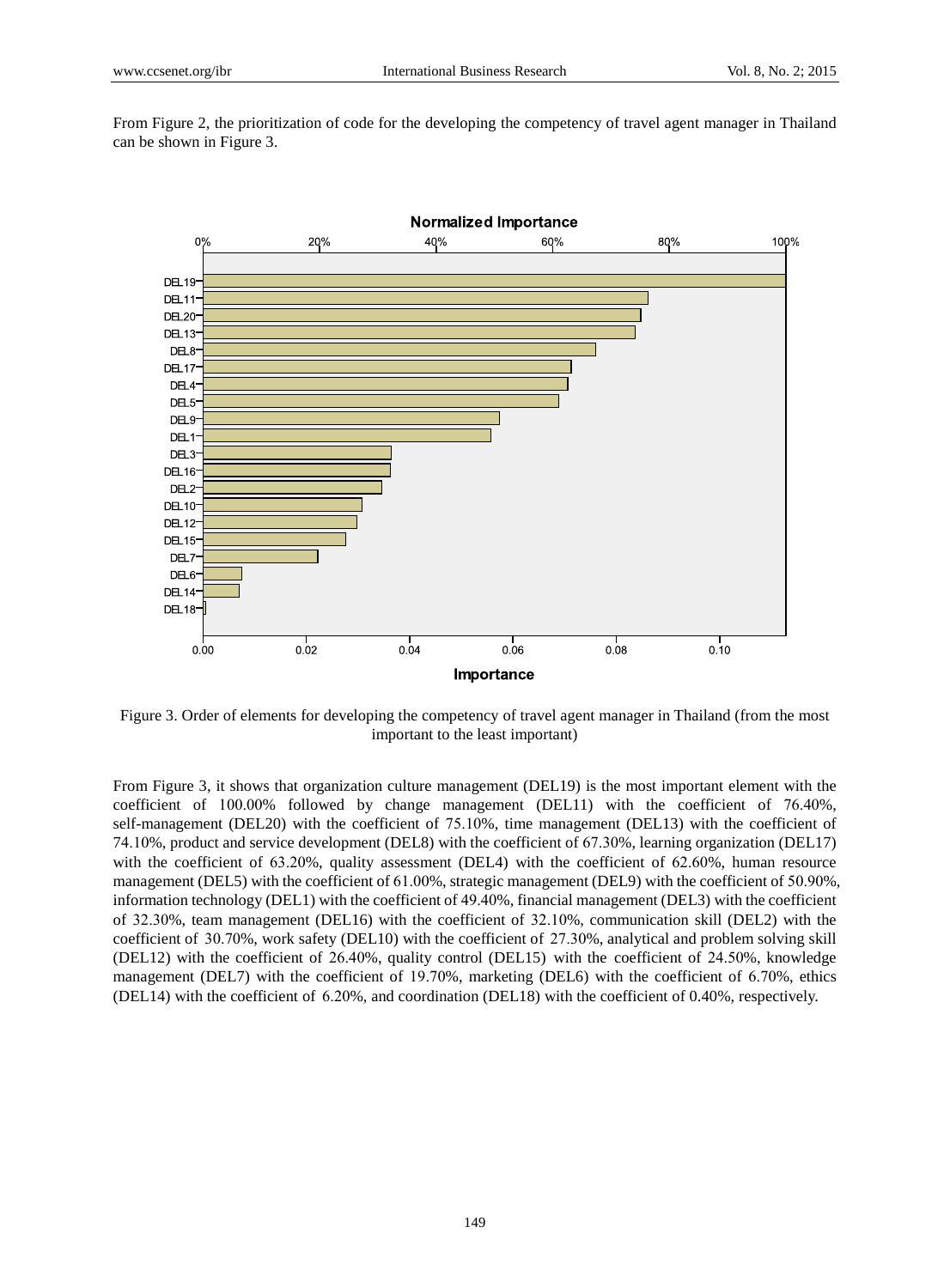

Figure 4. Importance of elements for developing the competency of travel agent manager in Laos

From Figure 4, the prioritization of code for the developing the competency of travel agent manager in Laos can be shown in figure 5.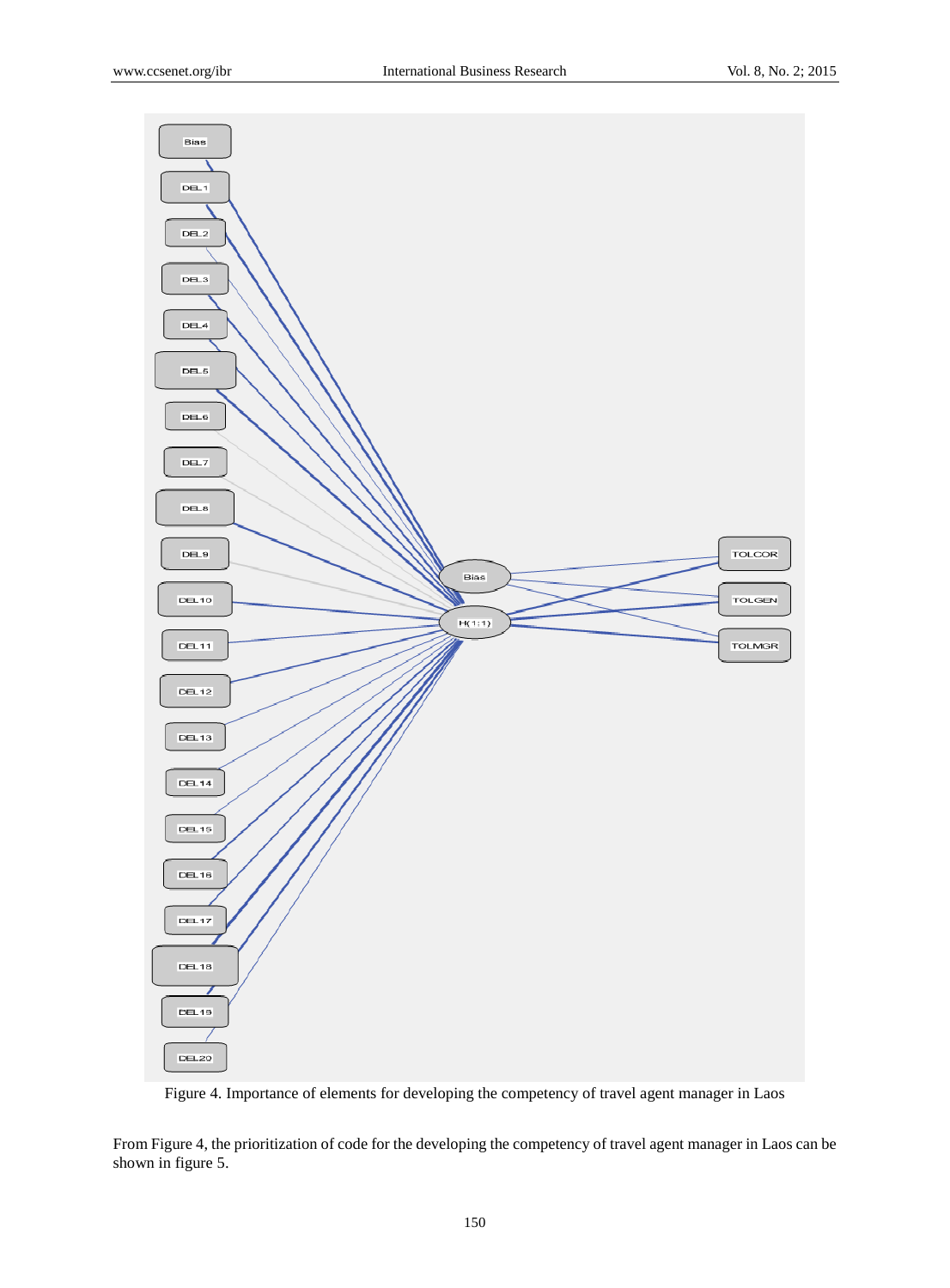

Figure 5. Order of elements for developing the competency of travel agent manager in Laos (From the most important to the least important)

From Figure 5, it shows that coordination (DEL18) is the most important with the coefficient of 100.00% followed by human resource management (DEL5) with the coefficient of 81.80%, product and service development (DEL8) with the coefficient of  $69.40\%$ , work safety (DEL10) with the coefficient of  $56.20\%$ , analytical and problem solving skill (DEL12) with the coefficient of 44.10%, information technology (DEL1) with the coefficient of 71011%, strategic management (DEL9) with the coefficient of 35.70%, organization culture management (DEL19) with the coefficient of 33.00%, financial management (DEL3) with the coefficient of 32.00%, change management (DEL11) with the coefficient of  $30.20\%$ , team management (DEL16) with the coefficient of  $21.10\%$ , quality assessment (DEL4) with the coefficient of 20.20%, knowledge management (DEL7) with the coefficient of 18.10%, self-management (DEL20) with the coefficient of 17.00%, learning organization (DEL17) with the coefficient of 12.80%, marketing (DEL6) with the coefficient of 8.70%, communication skill (DEL2) with the coefficient of 8.00%, time management (DEL13) with the coefficient of 700.%, quality control (DEL15) with the coefficient of  $6.50\%$ , and ethics (DEL14) with the coefficient of  $2.10\%$ , respectively.

#### **6. Conclusion and Discussion**

From the examination using neural network statistic, the most three important competencies trend to be developed in Thailand and Laos are shown in Table 2.

| <b>Thailand</b> | <b>Elements to Be Developed</b> | Laos | <b>Elements to Be Developed</b> |
|-----------------|---------------------------------|------|---------------------------------|
|                 | Organization culture management |      | Coordination                    |
|                 | Change management               |      | Human resource management       |
|                 | Self-management                 |      | Product and service development |

Table 2. Top three elements to be developed of Thailand and Laos

From Table 2, data divulge, for Thailand, organization culture is the most important element to be developed because ability to encourage diversity people in the organization to work cooperatively and fairly is one of the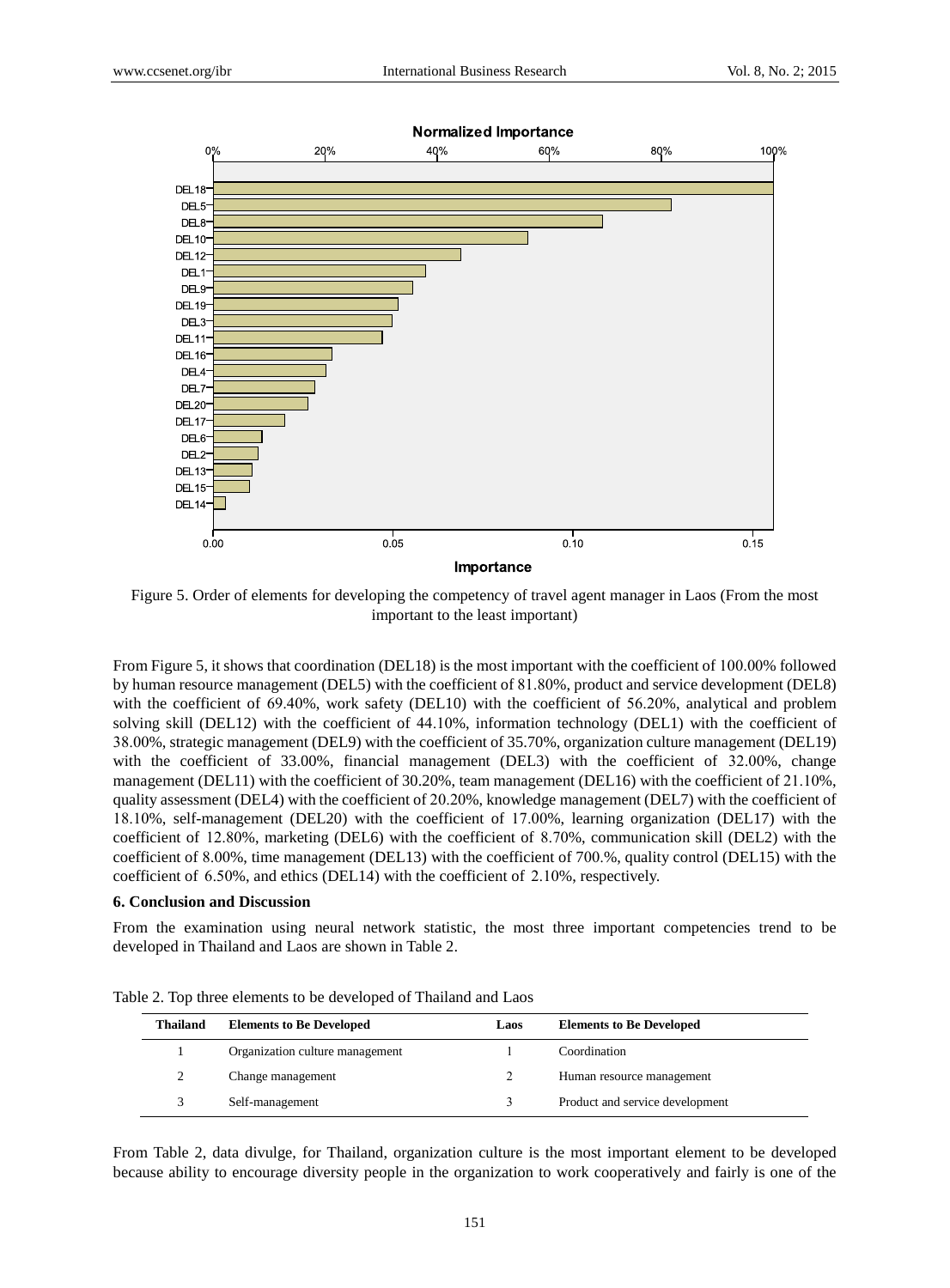most important requirements for manager. This is similar to (Kulisha, 2011) work which states that organization culture management allows an individual manager to learn different culture in an organization or different mindset. (Petkovski, 2011), in addition, expresses an opinion on how success of manager depends on how he or she absorb and adapt from one to another culture. For Laos, coordination is the most important element to be developed because if manager can manipulate good cooperation among related parties lead to success and goal achievement. This idea is congruence with (Hannakhin, 2009) stating that effective coordination needs good systemization, practice, and cooperation from many sectors, and it is also coincidental with (Weber et al., 2011) also support that ability to build effective coordination is one of the requirements for travel agent manager.

However, it is unavoidable that change management, which is the second important element for Thai managers, is also significant because nowadays change management conducts more important role in either personal or organizational level than in the past, which is in agreement with (Tanova & Nadiriwork, 2005) work pointing out that tourism is a enormous industry with a variety of jobs; therefore, change acceptance or ability to deal with change is very important issue to improvement. By the way, (Dhiman, 2012) stated that adjustment for change is a requirement for tourism industry. For Laos, the second important element is human resource management because human capital is priceless involve with recruit, training, performance assessment, retaining, and so on that has a great impact on organization success. (Watson et al., 2004) proposed that human resources management is a significant factor of working process particular in organization. It is in every part of the process starting from recruitment to competency development. (Theppawan, 2011), in the same way, indicated that to be a successful manager, he or she requires knowledge and understanding of human resources management.

The third important element for Thai tourism agent manager is self-management. That is impossible for the manager to function properly when he or she is not able to manage oneself. (Petkovski, 2011) paper, in a similar way, reveals that self-management is a part of emotional intelligence and it plays an important role in identifying the competency required for managing basic function. (Cizel et al., 2007) also state that self-management is an important requirement for a manager because it facilitates to his or her success. For travel agent managers in Laos, product and service development is the third element. This paper point out that differentiate or outstanding characteristic of product and service brings about bigger market share. This is supported by the work of (Whitelaw et al., 2009) reveal that product and service development is a part of management competency. In addition, the findings of (Lertwannawit et al., 2009) work indicate that product and service development should be existed especially in form of road show or off-site campaign.

#### *6.1 Benefits of the Findings*

1) The findings of this research provide information for examining the travel agent manager competency because nowadays most of small medium enterprise (SME) travel agents in both Thailand and Laos pay a little attention on the development of manager competency; instead, they focus on sales and number of tourists. This may probably be a reason not allowing them to compete with global travel agents and this finally leads to business close down.

2) There are all 20 elements of development which are be significantly, but, from this research, change management development is the most important for Thailand. The sample are more concerned about economic and political changes, thus they agree that tourism must be well-prepared for any change and for serious business competition. On the other hand, in Laos, coordination development is the most important factor for business operation because Lao Association of Travel Agents (LATA) is responsible for private sector operation, the management and coordination is still under the control by Ministry of Information, Culture and Tourism. Both sectors, government and private sector, cannot join as well as it should be.

3) Managers in travel agents can use the findings of this research for improving their competency because it is generally known that working competency augmentation increases competitive advantage not only in domestic level but also in international level. When all ASEAN member countries visibly unite in 2018, the competition in tourism industry will be more seriously because this industry is appointed to be the first pilot business in regional freely opened market. Therefore, if Thai travel agent managers neither adjust themselves nor enlarge their competency, tourism of Thailand will not able to compete with tourism of other countries.

#### *6.2 Suggestions for Further Studies*

1) Since this research emphasizes only on the travel agent manager competency in Thailand and Laos, to see larger picture of ASEAN tourism, studies of manager competency in other ASEAN member countries should be conducted.

2) To have a broader viewpoint of ASEAN tourism industry and to be able to deal with AEC in 2015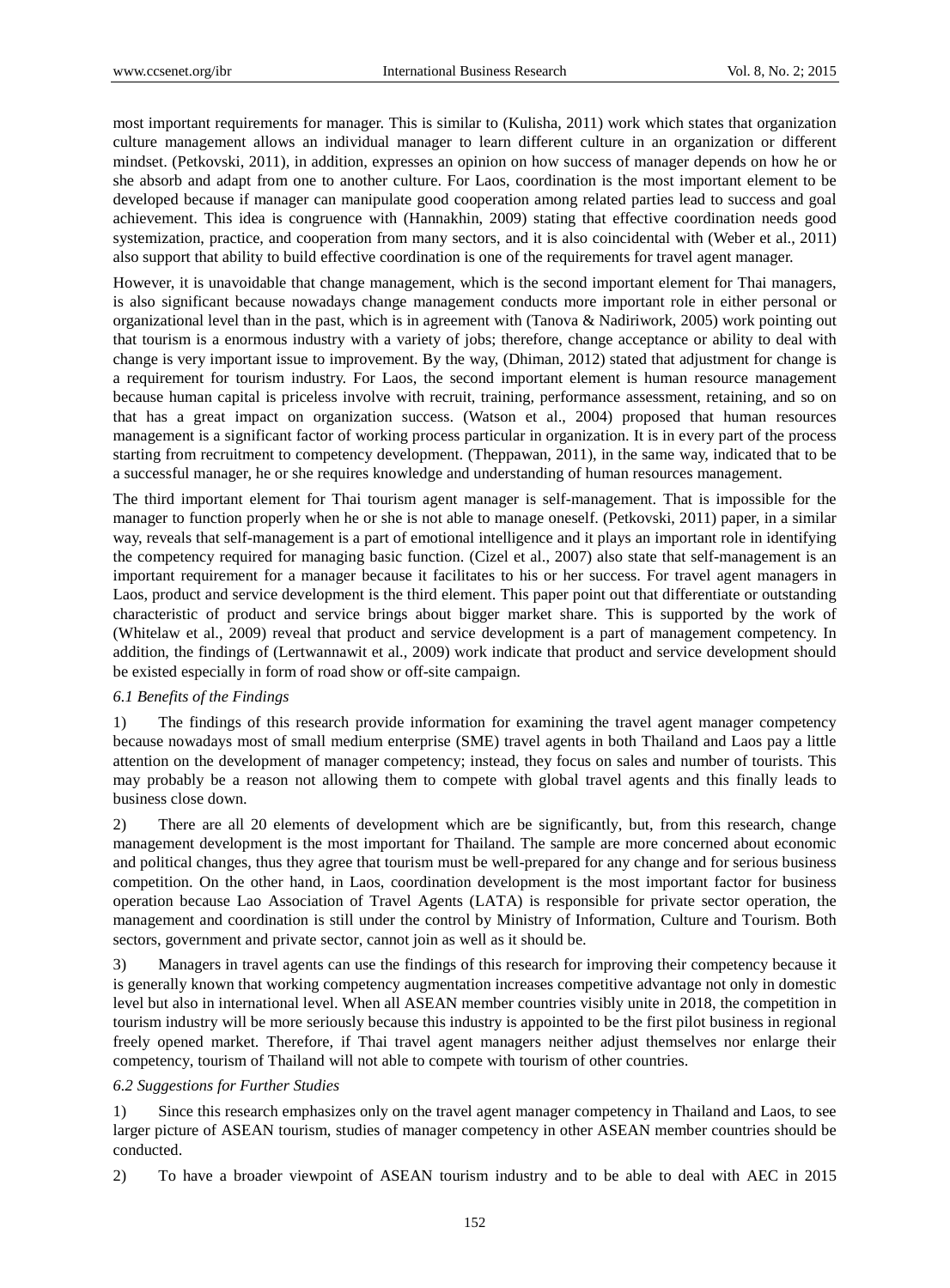effectively, studies of competency of other tourism professionals or hospitality business should be conducted.

3) To have information covering the overall tourism industry, studies of competency of professionals in other tourism related businesses should be conducted.

#### **References**

- Alonderiene, R., & Navickiene, R. (2009). Competence development during lifelong learning: The case of front-line employees in Lithuanian tourism sector. *Journal of Management and Economics, 18*, 12–28.
- Boyatzis, R. E. (2008). Competencies in the 21st century. *Journal of Management Development, 27*(1). http://dx.doi.org/10.1108/02621710810840730
- Bunditkul, W. (2012). *Roo Chak Prachakom ASEAN (Learn ASEAN translated by the researcher)* (2nd ed.). Bangkok: Tawee Print (1991).
- Cheng, C. S. (1997). A neural network approach for the analysis of control chart patterns. *International Journal of Production Research, 35, 667-697. http://dx.doi.org/002075497195650/10.1080*
- Cizel, B., Anafarta, N., & Sarvan, F. (2007). An analysis of managerial competency needs in the Tourism sector: The case of Turkey. *Tourism Review, 62*(2), 14–22. http://dx.doi.org/10.1108/16605370780000310
- Dhiman, M. C. (2012). Employer's perceptions about tourism management employability skill. *International Journal of Tourism and Hospitality Research, 23*(3), 359–372. http://dx.doi.org/10.1080/13032917.2012.711249
- Gaffar, V., & Setiyorini, D. (2010). *Competence development on tourism marketing management study program through soft skills improvement.* In International Conference on Technical and Vocational Education and Training, November 10-11, 2010 Bandung Indonesia (pp. 154–164).
- Gultek, M. M., Dodd, T. H., & Guydosh, R. M. (2006). Attitudes towards wine-service training and its influence on restaurant wine sales. *International Journal of Hospitality Management, 25*, 432–446. http://dx.doi.org/2005.02.001/10.1016
- Hannakhin, P. (1999). *Experience in personnel management*. Bangkok: Chulalongkorn University Press.
- Kulisha, I. (2011). *Structure of service culture competence of hospitality sector managers*. US China.
- Lertwannawit, A., Serirat, S., & Pholpantin, S. (2009). Career competencies and career success of Thai employees in tourism and hospitality sector. *Journal of International Business & Economics Research, 8*(11), 65–72.
- McIntosh, R. W., & Goeldner, C. R. (1986). *Tourism: principles, practices, philosophies* (5th ed.). New York: John Wiley & Sons, Inc.
- Meesad, P. (2008). *Fuzzy system and artificial neural network.* Faculty of Information Technology, King Mongkut's University of Technology North Bangkok.
- Ministry of Tourism and Sport. (2011). *National Tourism Development Plan 2555*–*2559.*
- Moura, M. L. (2013). Tool for quality management: balance and emotional intelligence. *African Journal of Hospitality, Tourism and Leisure, 2*.
- Petkovski, K. (2011). Required skills and leadership characteristics of a modern manager in tourism and hospitality. *Journal of Economic, 3*, 91–96.
- Tesone, D. V., & Ricci, P. (2005). Attributes of entry-level employees: Hospitality and tourism managers seeking more than knowledge and skills. *Journal of Applied Management and Entrepreneurship, 10*(2).
- Theppawan, P. (2011*). Strategic human resources management: concept and strategy of competition advantage.* Bangkok: Se-Education Public Company Limited.
- Thitthongkam, T., & Walsh, J. (2010). Role of language in tourism organizational management. *Asian Journal of Management Research*, 184–199.
- Valachis, I. (2003). Essential competencies for a hospitality management career: The role of hospitality management education. Meeting of *the Tempus-Phare No CD-JEP 15007/2000 Conference on Educating for Tomorrow's Tourism,* Ohrid, Macedonia. 2003.
- Watson, S., McCracken, M., & Hughes, M. (2004). Scottish visitor attractions: managerial competence Requirements. *Journal of European Industrial Training, 28*(1), 39–66. http://dx.doi.org/10.1108/03090590410513884